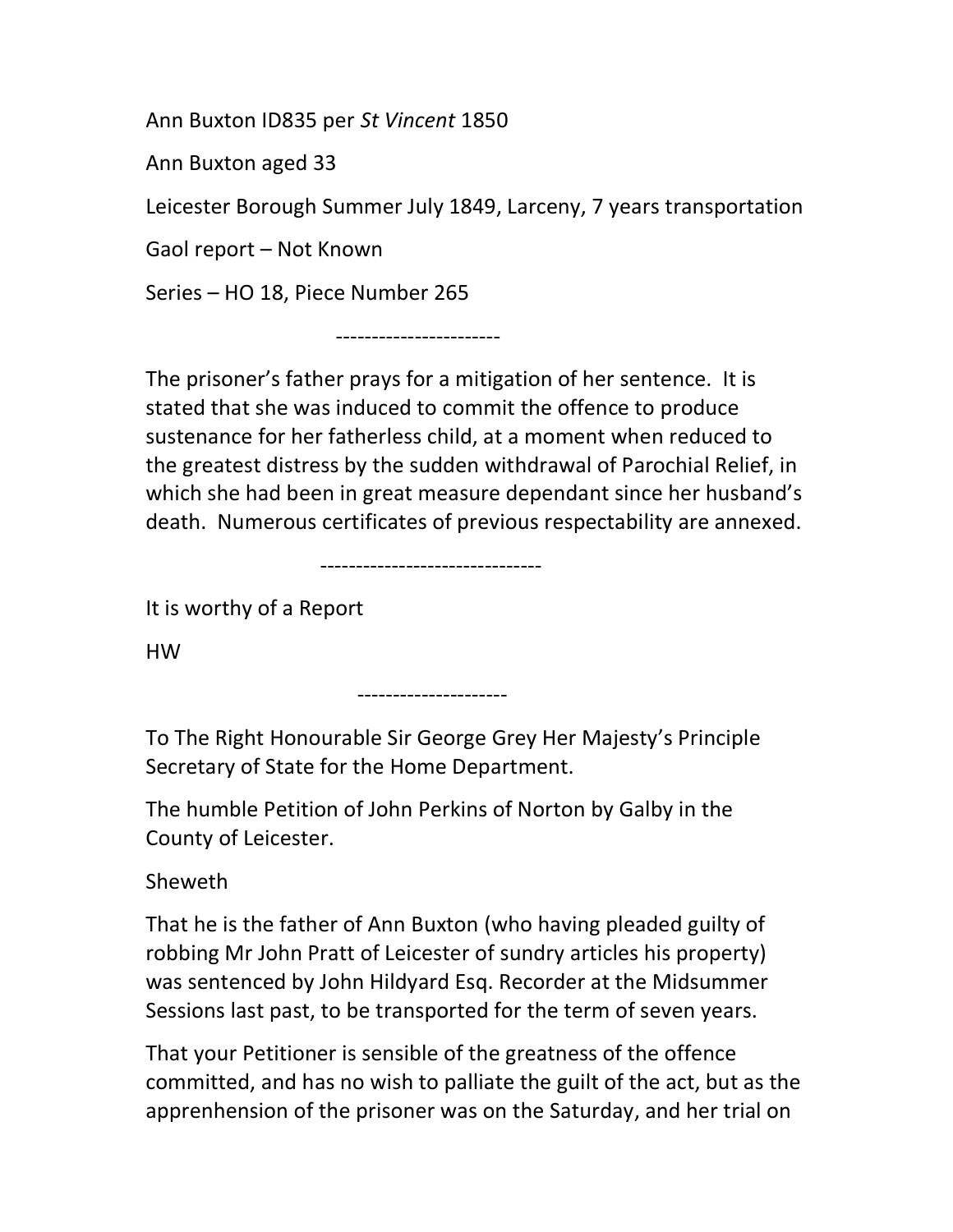the Monday morning following and at a distance of 9 miles from his own residence he had no means of placing the character of the prisoner in the proper light.

That the prisoner had been a widow woman for several years, during which time she had had mainly out of her own earnings to provide for her fatherless child sometime since the Officers of the Parish allowed her a weekly pittance for its support, but this being withheld with a view to lessen Parochial expenditure it plunged her into poverty to extract herself from which she unhappily had taken the present unhappy method.

That, this offence is the first which had ever been charged against the prisoner or against any part of your Petitioners family of nine children when he has sedulously endeavoured to train in a course of honest industry and it is the full conviction of your Petitioner that the habits of the prisoner are far from being those of an hardened offender..

That your petitioner earnestly desirous of a mitigation of the rigorous punishment directed to be inflicted upon the unfortunate woman, begs attention to the statements herewith sent, and which are, from the whole of the most influential and respectable persons in the small village of Galby, who then lived there, or at the place where she lived with her husband , and which evidence had your Petitioner had time to have produced upon the trial, would in his opinion have had a most favourable effect upon the mind of the learned Recorder when passing sentence.

Your Petitioner humbly trusts the justice of the County will not be injured by some mitigation of so severe a punishment and that the prisoner may be permitted to spend that period in her own country.

And your Petitioner as in duty bound will ever pray

John Perkins.